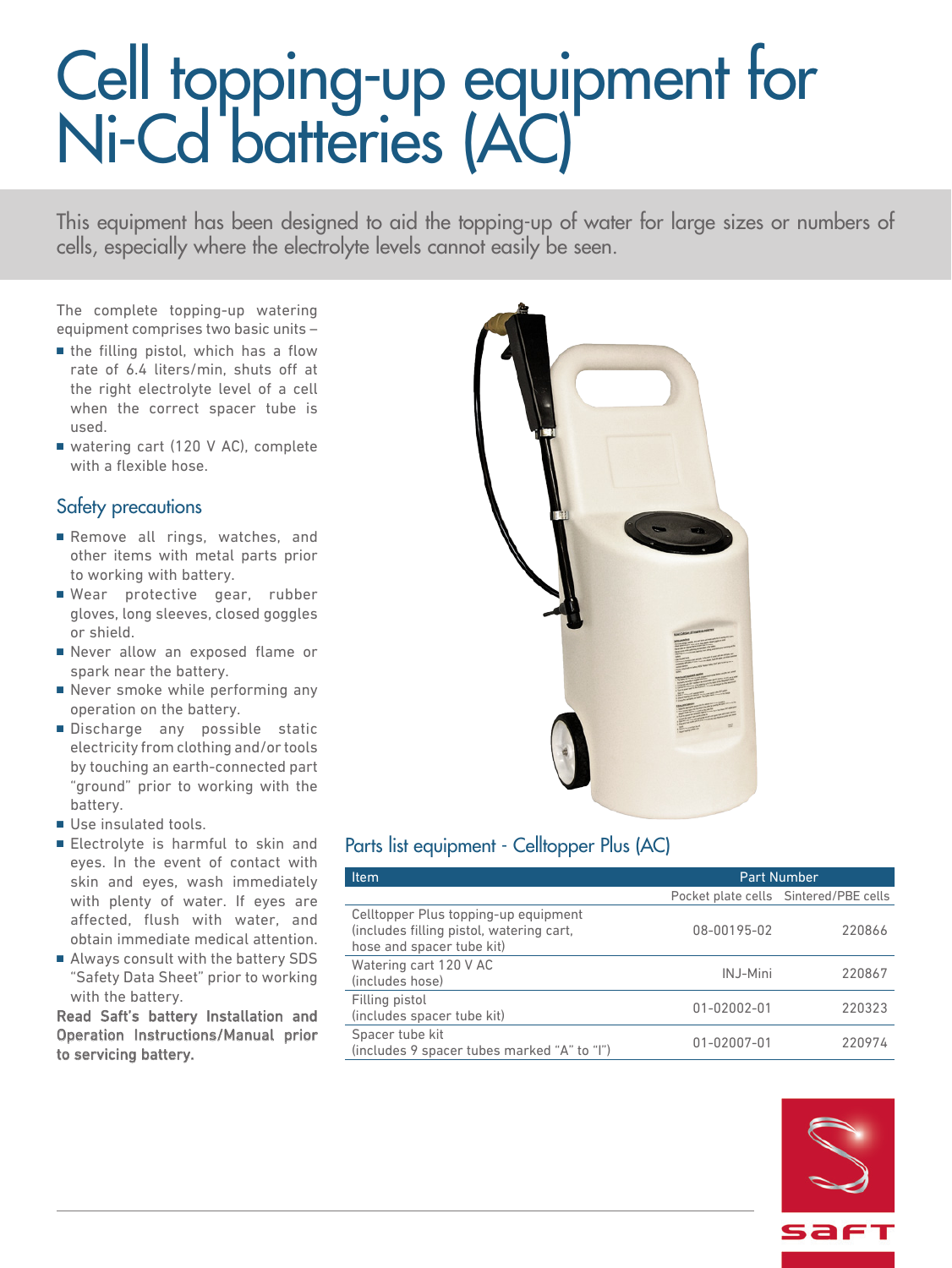### Operation procedure

#### Watering cart equipment (Part Number 220867)

- Remove black cap and fill tank with ONLY distilled or de-ionized water. Replace black cap when full.
- Connect the output hose of the watering cart to the bottom of the filling pistol's handle. A quick connect is preassembled.
- Plug to an AC outlet (120 V AC).
- Turn the power switch to the ON position. The switch is located on the back of the cart. The pump will energize for a few seconds and then stop.
- Refer to "Filling pistol operation" (page 3).
- Once all topping-up is complete, turn the power to the OFF position and unplug from AC outlet.



| Watering cart equipment   |                                               |
|---------------------------|-----------------------------------------------|
| Container capacity        | 38 L (made of polypropylene)                  |
| Input                     | 120 V AC, $60Hz$ ( $\sim$ 3.9 m length cable) |
| Hose                      | $\sim$ 3 m in length                          |
| Dimensions (mm)           | $~1$ ~381 x 343 x 889 (L x W x H)             |
| Weight (kg)               | $~11$ (empty)<br>$~149$ (full)                |
| Packaging dimensions (mm) | $\sim$ 431 x 431 x 940 (L x W x H)            |
| Shipping weight (kg)      | ~15.4                                         |
|                           |                                               |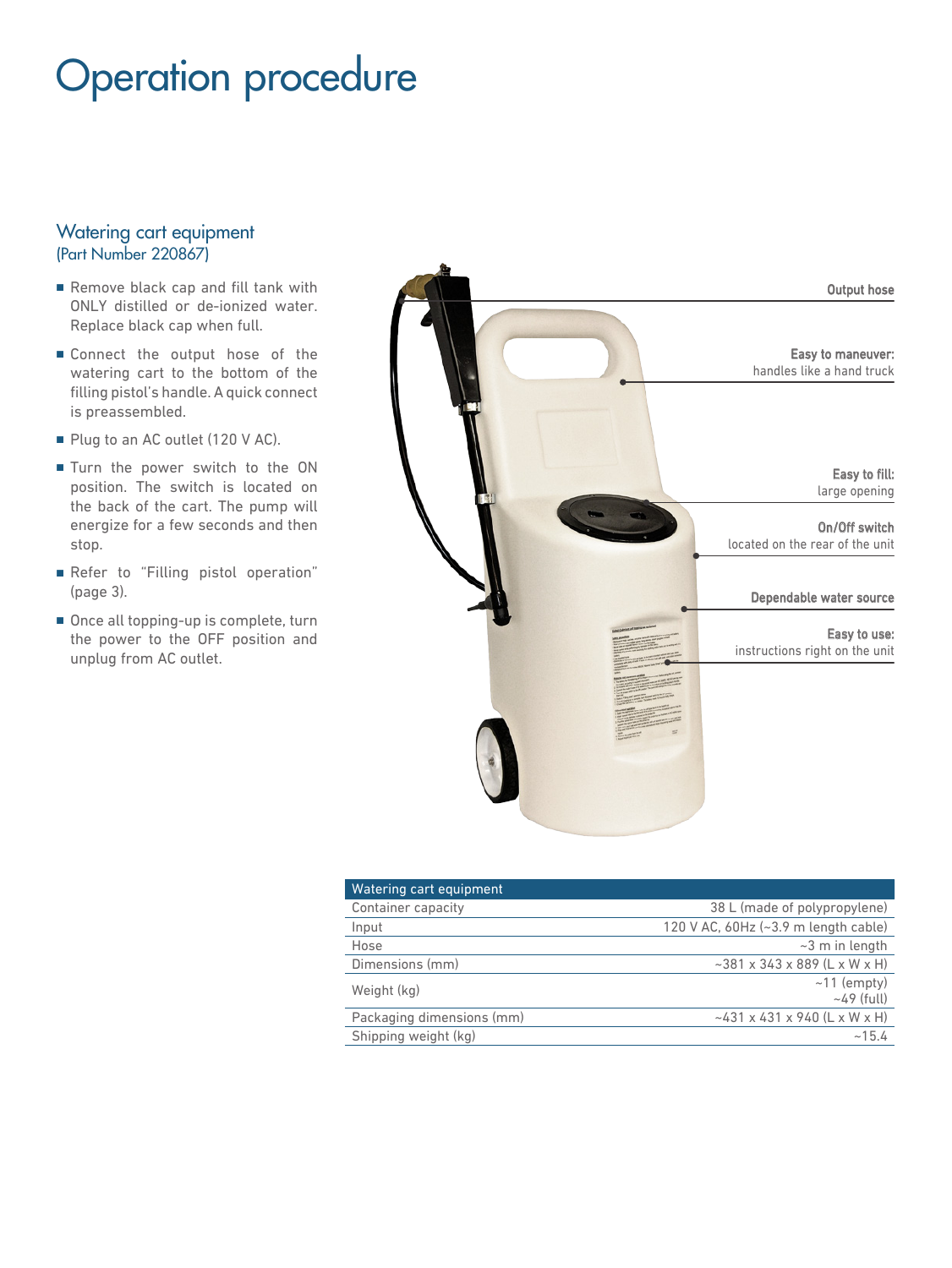### Operation procedure

#### Filling pistol (Part Number 220323)

- Refer to Saft's operating instructions for the Celltopper Plus topping-up equipment (Part Number 220866) and select the correct spacer tube for the corresponding cell type marked with a letter "A" to "I" (Spacer kit Part Number 220974).
- Attach spacer tube to the front end of the probe by orientating the spacer tube so that the stepped inside diameter is placed on the probe first.
- Push the spacer tube completely against the probe top so that there is NO visible space between the spacer tube and the probe top (refer to the pictures below).
- Open vent cap of cell and insert probe into cell until spacer tube sits on open vent hole.
- Press and hold handle until the pistol automatically stops dispensing water and release handle.
- Remove the probe from the cell.
- Repeat topping-up other cells.

#### Note:

• There will be some water that drips out of the probe after the handle is released. Let this drain into the cell or to another desirable location.

#### Caution:

- Use correct spacer tube to prevent overfilling or underfilling.
- Only use distilled or de-ionized water. NEVER use tap water.
- Topping-up equipment should be dedicated to Ni-Cd batteries.



| Filling pistol                   |                                         |
|----------------------------------|-----------------------------------------|
| Total filling pistol length (mm) | ~100                                    |
| Spacer tube kit                  | Quantity 9 (marked "A" to "I") included |
| Packaging dimensions (mm)        | $\sim$ 813 x 203 x 76 (L x W x H)       |
| Shipping weight (kg)             |                                         |

### Correct installation for specified spacer tubes (see page 4)



Spacer tubes "A" to "F", "H" and " $I$ "



Spacer tube "G"